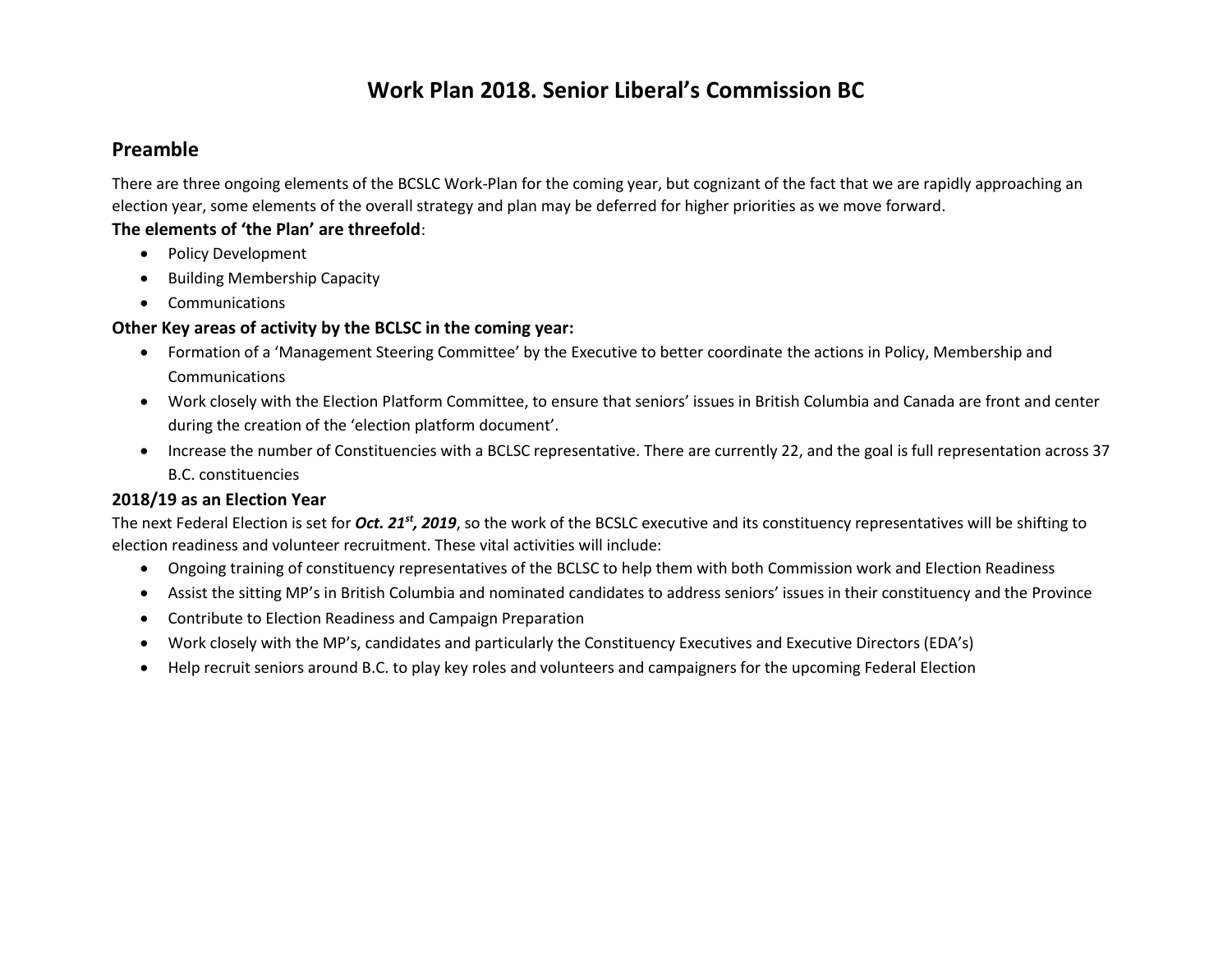## **SLCBC Policy Committee Work Plan**

#### **Introduction**

The underlying principle behind the LPC Policy Process is "continuous engagement". During 2017, the main policy activities of the SLC was to engage seniors throughout Canada in identifying potential solutions to key priority issues. This was achieved through a combination of activities at both the national and provincial levels.

For 2018, continuous engagement implies two major activities:

• Encouraging implementation by the LPC and government of the priority resolutions approved at the Halifax National Convention, ideally be having them included in the 2019 election platform

• Initiating activities toward identifying key issues and policy resolutions for consideration at the 2020 National Liberal Convention.

#### **SLC BC During 2017**

During 2017, SLCBC devoted a major effort to conducting a number of highly successful town halls in collaboration with several interested EDAs and MPs. The focus of these town halls was the affordable housing crisis gripping major communities in BC.

SLC BC was also an active participant in the SLC Policy Process, including providing leadership for the development of SLC National Policy Working Groups, that resulted in one of the three priority policy resolutions submitted by SLC, and co-sponsored by LPCBC, for consideration in the LPC policy process.

| <b>GOAL</b>                                      | <b>OBJECTIVES</b>                           | SUPPORT/FUNDING |
|--------------------------------------------------|---------------------------------------------|-----------------|
| Key Goal #1 Developing a strategy to ensure      | Task #1 Link SLC BC housing initiative with |                 |
| that BC housing issues become recognized         | <b>SLC National Housing Working Group</b>   |                 |
| within any new national 2019 platform            |                                             |                 |
| initiatives related to affordable housing,       |                                             |                 |
| including those relating specifically to seniors |                                             |                 |
| needs for more integration among those           |                                             |                 |
| housing options related to changing seniors      |                                             |                 |
| needs.                                           |                                             |                 |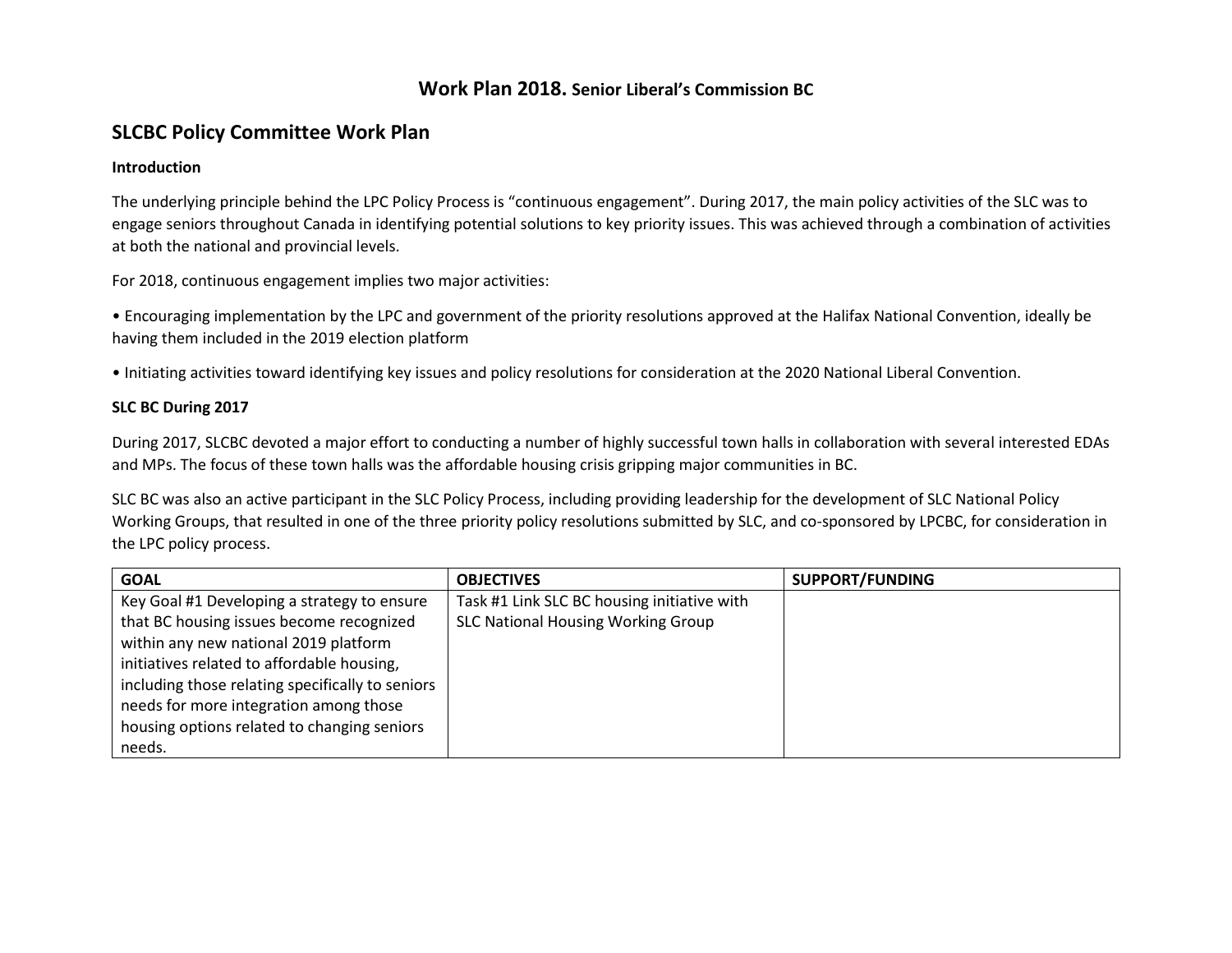| Key Goal #2 In collaboration with the         | Task #2 Expand role of senior EDA reps to    | collaboration between Membership Liaison    |
|-----------------------------------------------|----------------------------------------------|---------------------------------------------|
| Membership Liaison Team, expand the town      | include organizing policy workshops          | and Policy teams                            |
| hall program to include a series of policy    |                                              |                                             |
| workshops to identify BC issues of relevance  |                                              |                                             |
| to the LPCBC process and the 2020 National    |                                              |                                             |
| Convention (and 2023 election platform).      |                                              |                                             |
| Key Goal #3 Collaborate within the SLC Policy | Task #3 With support from LPCBC, expand      | LPCBC email support to engage senior RLs    |
| Process toward prioritizing policy issues to  | awareness of SLC Policy Process among        |                                             |
| drive development of SLC policies             | senior Registered Liberals throughout BC     |                                             |
| Key Goal #4 Strengthen SLC BC Policy          | Task #4 Expand membership and                | Cost of printing business cards for members |
| <b>Organizational Structure</b>               | effectiveness of SLC BC Policy Committee     | of Policy Committee                         |
|                                               | Task #5 Continue active participation in LPC |                                             |
|                                               | <b>BC Policy Committee</b>                   |                                             |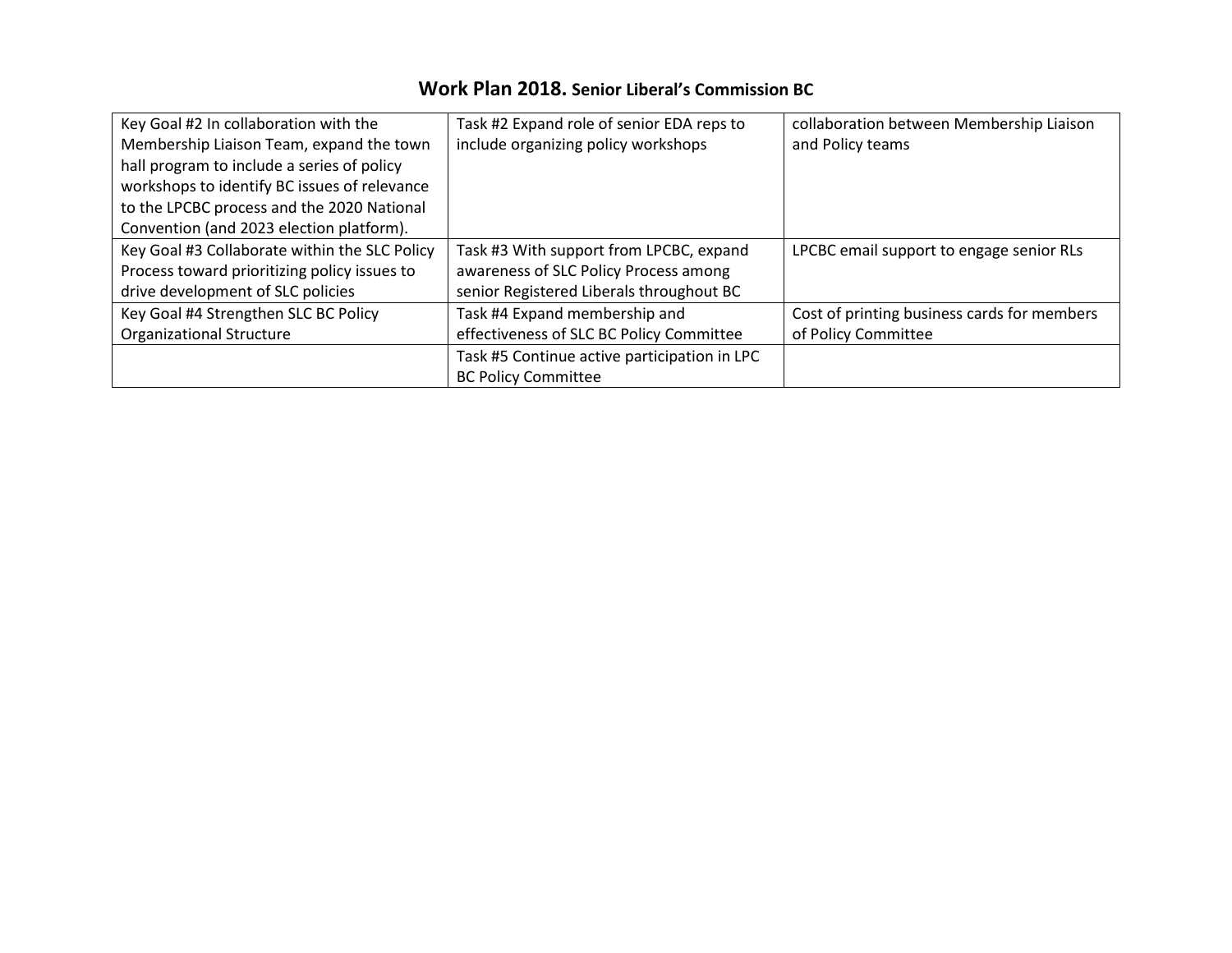# **SLCBC Membership Committee Work Plan**

| <b>GOAL</b>                                                                                                                                           | <b>OBJECTIVES</b>                                                                                                                 | <b>TASKS</b>                                                                      | <b>FUNDING</b>     |
|-------------------------------------------------------------------------------------------------------------------------------------------------------|-----------------------------------------------------------------------------------------------------------------------------------|-----------------------------------------------------------------------------------|--------------------|
|                                                                                                                                                       |                                                                                                                                   |                                                                                   | <b>REQUIREMENT</b> |
| Goal 1                                                                                                                                                |                                                                                                                                   | Phone all Ridings;                                                                | No funding         |
| To increase the number of active<br>Riding Reps in BC by four to five<br>appointments.                                                                | Engage by phoning visiting or emailing and ask<br>them to get involved or recommend someone.                                      | Ask what they<br>1.<br>need to help get<br>organized                              |                    |
| Goal 2<br>Promote and Facilitate Town Halls<br>and Roundtables in BC.                                                                                 | Ensure that members and the public know about<br>the advancement of Liberal policy and encourage<br>more seniors to get involved. | Ask what the<br>2.<br>Seniors issues<br>are in the Riding<br>Ask how we can<br>3. |                    |
| Goal 3<br>Encourage volunteer involvement;<br>election readiness training<br>1.<br>advocacy for seniors<br>2.<br>Organizing events and socials.<br>3. | To facilitate training and help involve seniors in<br>all opportunities to support seniors issues.                                | help them get<br>organized<br>Offer Support<br>4.<br>help for events              |                    |
| Goal 4<br>Write and report about local<br>activities                                                                                                  | To ensure best practices are promoted                                                                                             | Ask them to get<br>5.<br>involved                                                 |                    |
| Goal 5<br>Prepare and write a brochure that<br>explains the purpose of the SLCBC.                                                                     | To help seniors understand the purpose and<br>importance of the SLCBC.                                                            |                                                                                   |                    |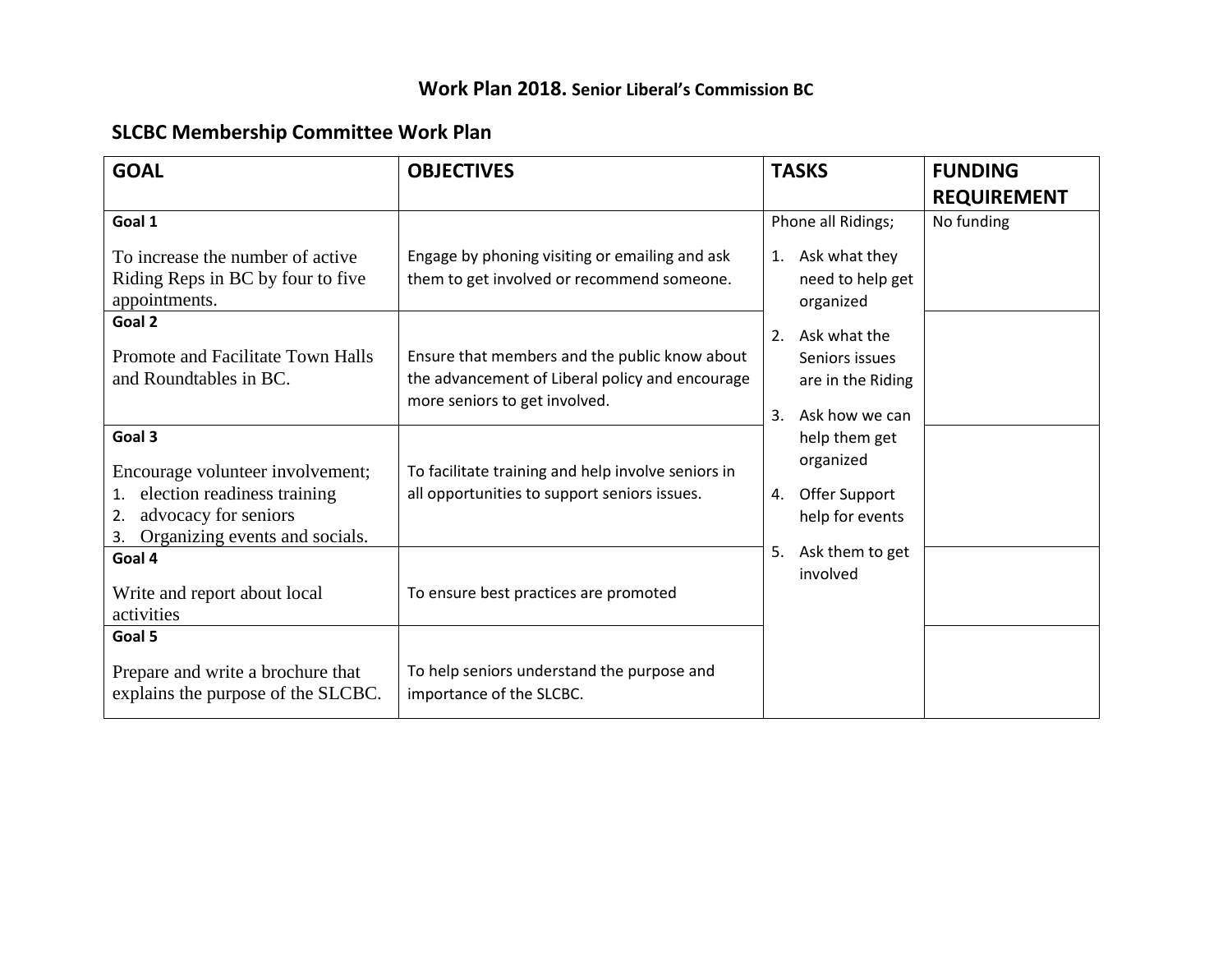| <b>GOAL</b>                                                                                | <b>OBJECTIVES</b>                                                                          | <b>TASKS</b> | <b>FUNDING</b>     |
|--------------------------------------------------------------------------------------------|--------------------------------------------------------------------------------------------|--------------|--------------------|
|                                                                                            |                                                                                            |              | <b>REQUIREMENT</b> |
| Goal 6                                                                                     |                                                                                            |              |                    |
| To encourage seniors to establish<br>organized Seniors Committees and<br>Clubs in Ridings. | To ensure seniors are continually motivated with<br>ongoing communication and interaction. |              |                    |
| Goal 7                                                                                     |                                                                                            |              |                    |
| To encourage participation in<br>Provincial and National AGM<br>Conventions                | To keep seniors engaged, active, knowledgeable<br>and socially involved.                   |              |                    |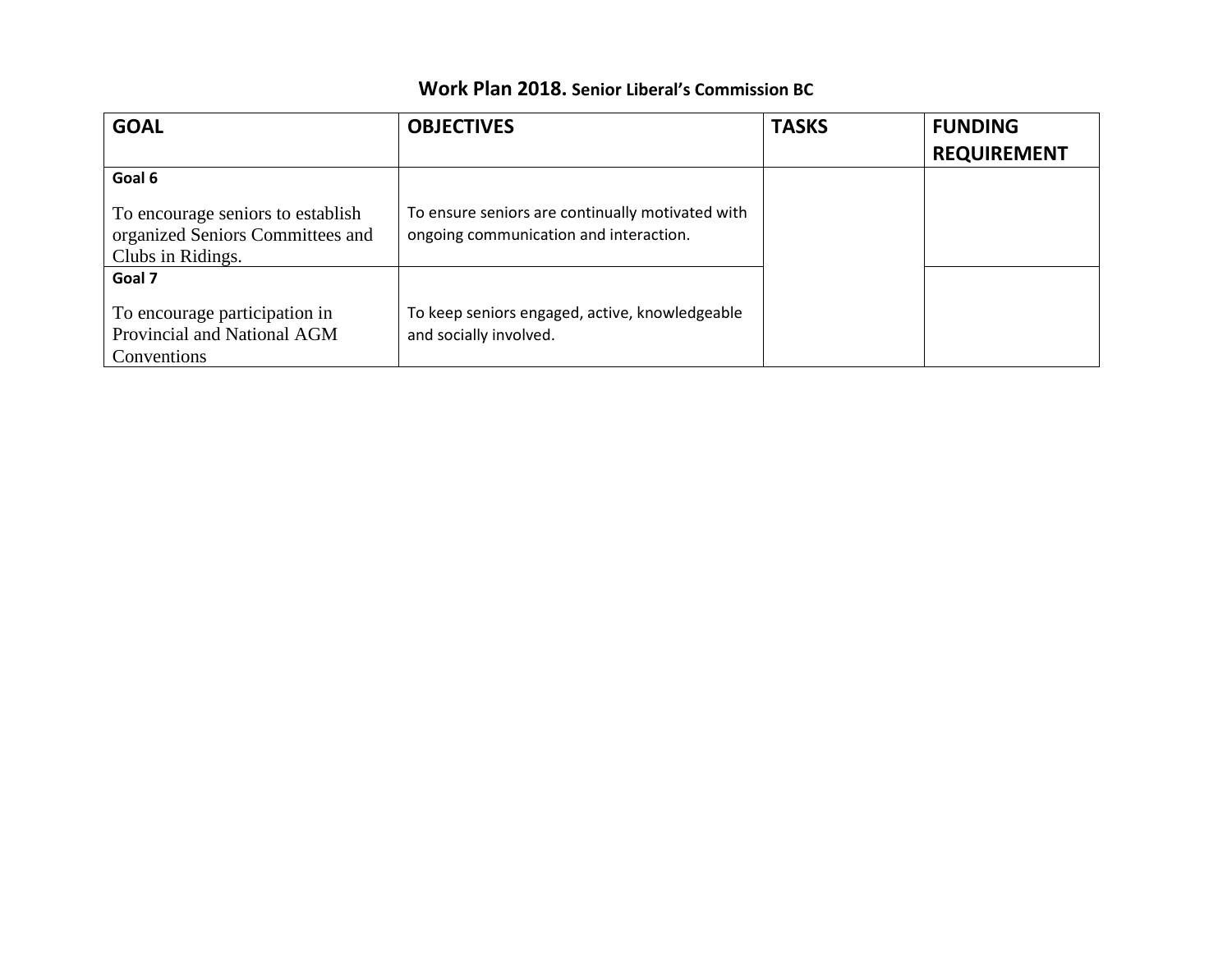# **Work Plan 2018**

## Senior Liberal's Commission

# **SLCBC Communications Committee Work Plan**

| <b>GOAL</b>                                                             | <b>OBJECTIVES</b>                                                                                                                                                                                                                                                                                                                      | <b>TASKS</b>                                                                                                                                                                                                                                                                                                                       | <b>FUNDING REQUIREMENT</b>                                                                                                                                                                                               |
|-------------------------------------------------------------------------|----------------------------------------------------------------------------------------------------------------------------------------------------------------------------------------------------------------------------------------------------------------------------------------------------------------------------------------|------------------------------------------------------------------------------------------------------------------------------------------------------------------------------------------------------------------------------------------------------------------------------------------------------------------------------------|--------------------------------------------------------------------------------------------------------------------------------------------------------------------------------------------------------------------------|
| Goal 1<br><b>Training for Vancouver</b><br>Island and Okanagan<br>EDAs. | Determine area(s) of training:<br>Liberalist, Liberalist accounts, Blast<br>Emails, Call to Action activities,<br>Event management, Lawn sign<br>management, MiniVAN, Virtual<br>Phone banks.<br>Create a training plan, decide on<br>training modality; Face-to-face,<br>Conference call, Webinar, Live<br>collaboration via Internet | Call EDA President, ask them to<br>establish a Training Committee, work<br>with the Training Committee.<br>Develop training materials; Printed,<br>Electronic, Presentations, determine<br>training schedule, distribute training<br>materials.<br>Conduct training.                                                               | For each training session<br>\$500 travel costs.<br>1.<br>\$200 training room rental.<br>2.<br>\$100 A/V rental.<br>3.<br>Total budget for each session: \$800<br>Plan for 2 training sessions.<br>Total budget: \$1,600 |
| Goal 2<br>Develop events such as;<br>Forums, Seminars, Town<br>Halls    | Choose topic(s) relevant to<br>seniors, such as; High drug costs,<br>Home Care, Care Homes, End of<br>Life Planning, Isolation, Navigating<br>the Healthcare system                                                                                                                                                                    | Invite local MP(s) to speak, invite<br>provincial, municipal and topic-expert<br>speakers.<br>Create promotional materials; Posters,<br>Flyers, Website, Blog, Facebook,<br>Twitter, Instagram<br>Publicize and promote the event; Email<br>blasts, MP office email lists, Website<br>Blog posts, Facebook, Twitter,<br>Instagram. | For each event:<br>\$200 room rental<br>1.<br>\$100 snacks and coffee<br>2.<br>\$100 AV rental<br>3.<br>Total budget for each event: \$400<br>Plan for 3 such events in 2018<br>Total budget: \$1,200                    |
| Goal 3<br>Engage with established<br>seniors' groups.                   | Meet to discover important<br>seniors' issues within this group.                                                                                                                                                                                                                                                                       | Contact executive of established<br>seniors' groups.<br>Determine if there is an opportunity to<br>collaborate with other seniors' groups.                                                                                                                                                                                         | None.                                                                                                                                                                                                                    |